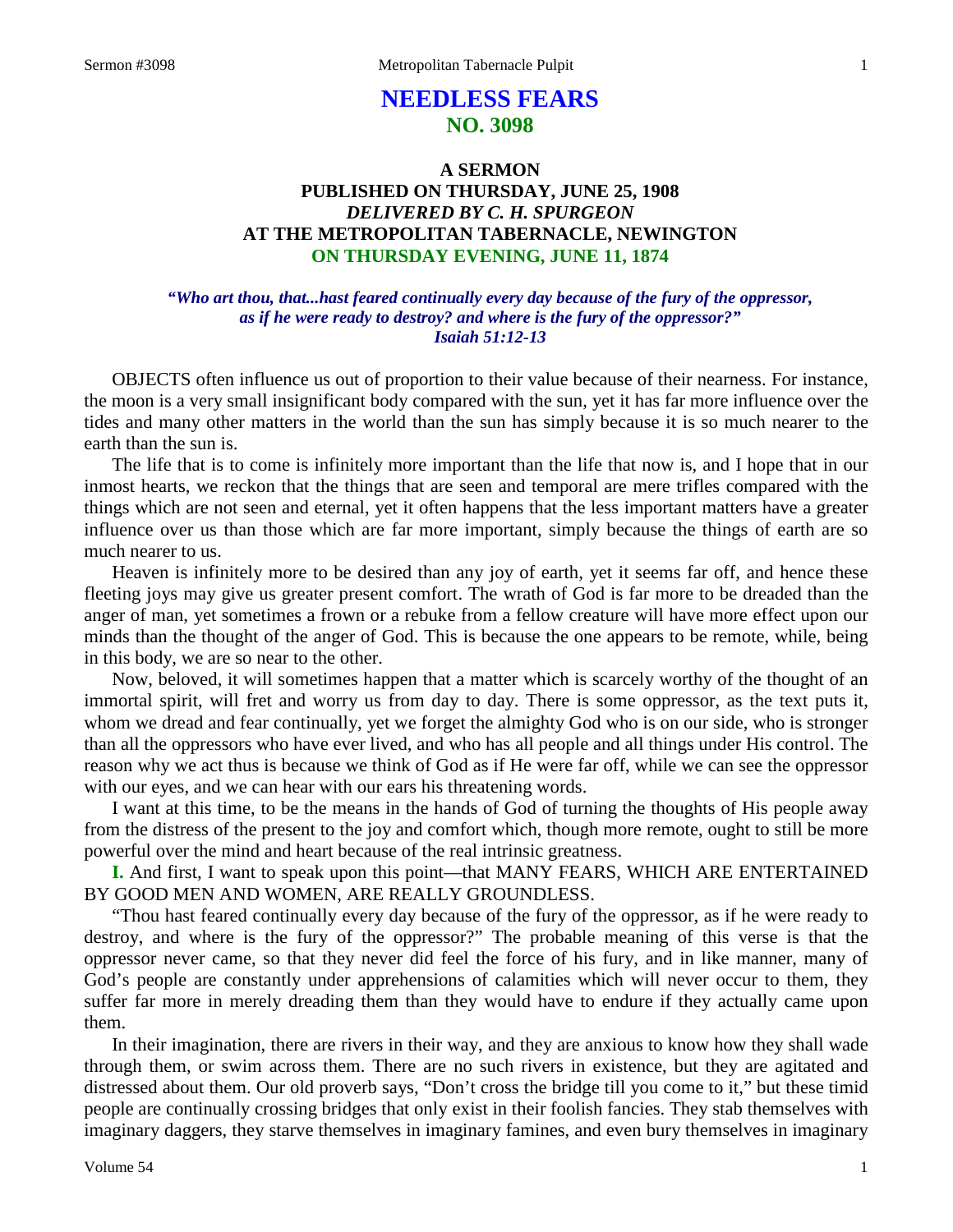graves. Such strange creatures are we that we probably smart more under blows which never fall upon us than we do under those which do actually come. The rod of God does not smite us as sharply as the rod of our own imagination does, our groundless fears are our chief tormentors, and when we are enabled to abolish our self-inflictions, all the inflictions of the world become light enough.

It is a pity, however, that any who are taught of God, and who have had faith in Christ given to them, should fall into so guilty, and at the same time, so painful a habit as this of fearing the oppressor who does not come, and who never will come.

Some are much troubled by *the fear of man.* That is exactly the case mentioned in our text, "the fury of the oppressor." He was a very oppressive man, hard, unfeeling, proud, strong, exacting, and they were afraid of him. In addition to this, he must have been a person of impetuous temper, one with whom you could not reason, and so passionate that they were not merely afraid of the oppressor, but of "the fury of the oppressor." He is the kind of person whom you do not know how to meet or how to escape from him. If you flee from him, he will pursue you in his fury. If you remain quiet, your patience will not make him quiet, and if you resist him, his fury will be so much the greater.

That appears to have been the character of the oppressor feared by those with whom the Lord was at that time reasoning, and we have known believers who have been afraid of what such and such a powerful man might do if they acted as their conscience told them they ought to act. He would turn them out of their farm, or they could lose his business from their shop.

Perhaps the fearful one is some young person who has a relative who hates religion, and what this relative in power may do she cannot imagine, or the oppressor is an arbitrary employer, and if his work people do not exactly obey his orders, even though those orders happen to be wrong, they will lose their employment. They may be for months without work, and they and their children may be reduced to starvation. They picture a long vista of trials and troubles that will come upon them because of "the fury of the oppressor."

Now, sometimes there is a foundation for this kind of fear, for men do act in very hectoring manner to their fellow men, and the very persons who talk most about being liberal in their views are generally the greatest persecutors. If I must have a religious enemy, let me have a professed and avowed bigot, but not one of your "free thinkers" or "broad churchmen," as they are called, for there is nobody who can hate as they do, and the lovers of liberal-mindedness who have no creed at all think it to be their special duty to be peculiarly contemptuous to those who have some degree of principle, and cannot twist and turn exactly as they can.

There is no doubt that still there are trials of cruel mockings to be borne by those who are true to Christ. "The cold shoulder" is given in society, in other company, hard words are used, and coarse jests are made. Christians must expect to have to bear the opposition of man. It always was so, and it always will be so. If you turn from the way of the world, and practically accuse the world of being wrong, the world will resent it. "If ye were of the world, the world would love his own."

But after all, is there not a great deal more thought of this matter than there is any need to be, for "where is the fury of the oppressor?" I have known young Christians afraid of somebody or other and not daring to avow their conscientious convictions, and when at last they have plucked up courage enough to do so, they have been surprised that the person they expected to oppose them has been quite favorable to them.

The wife has been afraid to mention to her husband that she desires to unite with the church, but when he hears of it, he thinks that he too will go and hear the minister. I remember a man and his wife who came to join the church. They were each afraid to tell the other of what they had experienced, and when they met each other on the night that they were present with other candidates, they were greatly surprised to find that, instead of having any reason to be afraid of one another, they had the utmost cause to rejoice in one another.

They said that it was like a new marriage to them when each found the other to be in Christ Jesus, yet each of them had thought the other to be so strong in opposition to religion that they had not dared to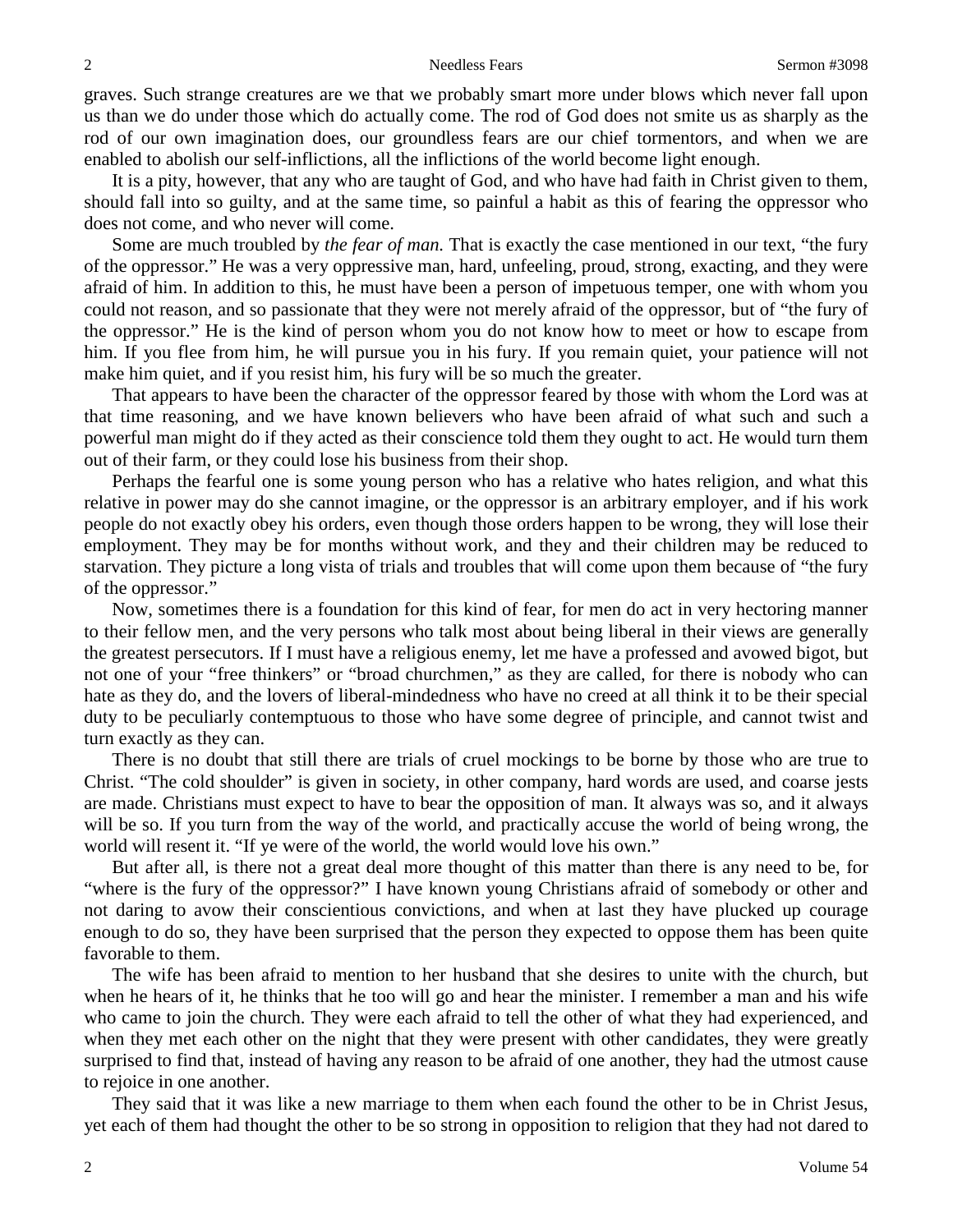#### Sermon #3098 3

mention their conversion till thus they made their mutual discovery. Perhaps, dear friend, you have no more need to be afraid than they had. Go on, and the giant that stands in your way may turn out to be only a shadow, or if he really is a giant, God will help you to fight against him, and make you more than a conqueror.

Some have a fear of another kind—not of any opposition to themselves, but *they are afraid of the church and the truth being utterly destroyed by the opposition of men.* Have you not many times noticed a kind of panic going through the churches through some supposed discovery in science, or some new doctrinal error that has appeared? One Christian has met another, and begun tremblingly to talk about what was going to happen. "The old times were so much better than these," they begin with that note, "and here is a new danger, how are we to meet it?"

It was anxiously asked a few years ago, "How are we to meet these discoveries of geology?" Yet we hardly ever hear about them now, or if we do, we do not trouble about them. Then Dr. Colenso had made certain calculations which were very terrifying to timid folk, and Huxley tried to prove that we had descended or ascended from monkeys, but who cares about their theories now? Yet I have met with nervous people who greatly feared the fury of this tyrant, Science, which was utterly to destroy us, but what has it ever done against the truth?

At this time, as you are well aware, it is the belief of a great many people that, owing to the spread of Ritualism, the candle that Latimer lit will be blown out, and we shall all be in the dark, or at least shall have nothing better than candles made at Rome to light us. I constantly receive magazines that prophesy the most terrible times, according to them, some of us will no doubt be roasted alive at Smithfield.

Well, I know that the devil can blow very hard, but I do not believe that he can blow out the candle that God lights, much less can he blow out the sun of the Gospel which has burned on now for over eighteen hundred years. Blow away, devil, as hard as you can, but you will never be able to blow out this light, but it will still shine on to the end of time. You may blow away a cloud or two which obscure the light, but the light itself will be as bright as ever.

It may be that in the place where you live there has come up a new doctrinal error. Somebody has discovered that men are nothing but a species of large apes, and that only those who believe in Christ are immortal, all the rest will die out eventually, annihilation is to be their doom. Many are dreadfully frightened by that doctrine, but I believe it to be too contemptible to alarm anybody who studies the Scriptures.

It is a very pretty toy and many will play with it, after a certain time there will come another pretty toy, and they will play with that, and so it will be till Christ Himself comes and breaks up all these toys and brings His church back to the grand old truth which will stand firm notwithstanding all the assaults of men or devils.

But you and I need not fear, beloved, because of any of these things, what is there after all, to cause us to tremble for the ark of God? Just nothing at all. Never let any member of this church get whining in this way, and saying that the gospel will die. The heavens and the earth will pass away, but the Word of the Lord shall endure forever, that which the Lord has declared in this blessed Book of His shall stand fast throughout eternity.

Another fear which sometimes comes over truly godly people is that, *perhaps after all, they shall fall from grace and perish.* There may come a temptation which will find out their weak point and overthrow them. The vessel has sailed well hitherto, though not without many tossings and perils, but perhaps it will strike upon a rock, and be utterly broken in pieces. They know how weak and frail they are, and how many temptations surround them, how treacherous and cunning the devil is, how potent is the world with its many allurements.

David feared that he would perish one day by the hand of Saul, and these fearful souls, as they pass into some fresh phase of life, or encounter some new trial, dread lest, after all, grace should not be sufficient for their needs, and they should come to a miserable end. I know this fear, who among us has not felt it? Who among us can honestly examine his own heart and not feel it?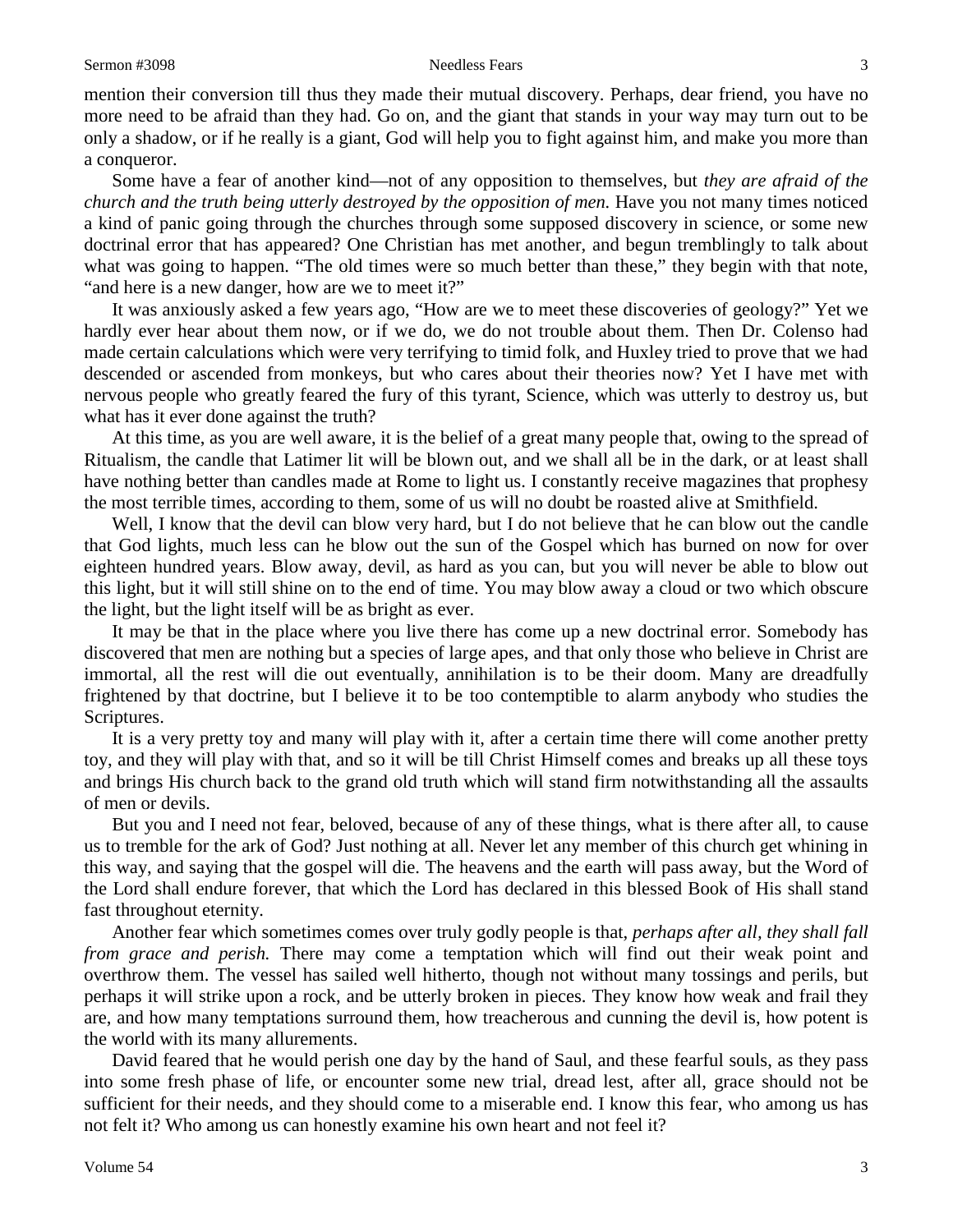Yet, dear friends, there is really nothing in it to trouble the true child of God. If our religion be a religion of our own getting or making, it will perish, and the sooner it goes, the better, but if our religion be a matter of God's giving, we know that He never takes back what He gives, and that if He has commenced to work in us by His grace, He will never leave it unfinished. Were the covenant founded upon works, it would fail, if it depended upon ourselves, it would surely break down, but if it be the "everlasting covenant, ordered in all things, and sure," it cannot fail.

If the promise is the promise of God who cannot lie, He will surely keep it unto the end. We ought not, therefore, to be burdened with this anxiety, but simply go on in the path of daily watchfulness and humble dependence upon the preserving power of the Lord Jesus Christ, and so we shall find that we shall get safely to heaven after all.

We have known some too, who have been afflicted with *fear of want coming upon them as to pecuniary matters.* One says, "The giant of poverty will surely seize me! I have not enough laid by to furnish me with a sufficient maintenance." I have known some even dread because they had not enough for their own funeral, as if that would not be sure to be settled somehow. The living will surely take care to bury the dead.

I have known others say, "If I were to be out of work, if such and such a thing were to happen, if Soand-so were to die, what would I do?" Ah! and if we fret over all the "if's" that we can imagine, we shall certainly never be without fretfulness, but where is your dependence, Christian, for this world? Have you placed it upon man? Then I wonder not that you are full of fear, but why do you not trust your body where you trusted your soul?

If you have trusted Jesus to be the Savior of your immortal spirit, can you not also trust Him to be the Provider for this poor flesh of the things which perish? God feeds the ravens, will He not feed you? Up till this moment the commissariat of the universe has never failed, but the myriads of living creatures have received from His hand all they have required, then is He likely to forget you? He has never done so yet, your bread has been given you, your water has been sure, why should He change His custom and leave His own dear child to starve?

"Oh, but!" say you, "the brook Cherith is dried up." Yes, but when the brook dried up, God sent His servant Elijah to Zarephath, where there was a widow woman who would sustain him. When one door shuts, another opens, and if one well goes dry, the water bubbles up somewhere else. The means may change, but the God of the means changes not. He will supply your needs. Stand in your proper place, do your duty, obey His will, and He will not fail you, but bring you safely to the place where fears shall never come to you any more.

Another fear (and I will mention but this one), is *the fear of death.* Some even among God's people hardly dare think of dying. It is a dreary necessity with them that they must die, and they fret and trouble about it quite needlessly, but beloved, if we had perfect peace with God, we should not fear dying.

I have known some who have thought that they would rather be translated, but I would rather not. If I were walking out tomorrow evening, and I saw horses of fire and chariots of fire standing ready to take me up, I should feel a great deal more troubled about getting into a fiery chariot than about going home, and lying down to die. If my Lord and Master shall choose to let me live till He comes, and so prevent my death, His will be done, but the Spirit saith, "Blessed are the dead which die in the Lord," so let us be content with that blessedness.

But there is a fear of death in some good people's minds, and they cannot always shake it off, yet beloved, there is nothing in it. If you are in Christ, you will never know anything about dying. I do not believe that Christians feel anything in death. If there are pains, as there often are, they are not the pains of dying, but of living. Death ends all their pains. They shut their eyes on earth, and open them in heaven. They have shaken off the cumbrous clay of this mortal body, and found themselves disembodied, in a moment, before the throne of the Most High, there to wait till the trumpet of the resurrection shall sound, and they shall put on their bodies once again, transformed and glorified like to the body of their Lord.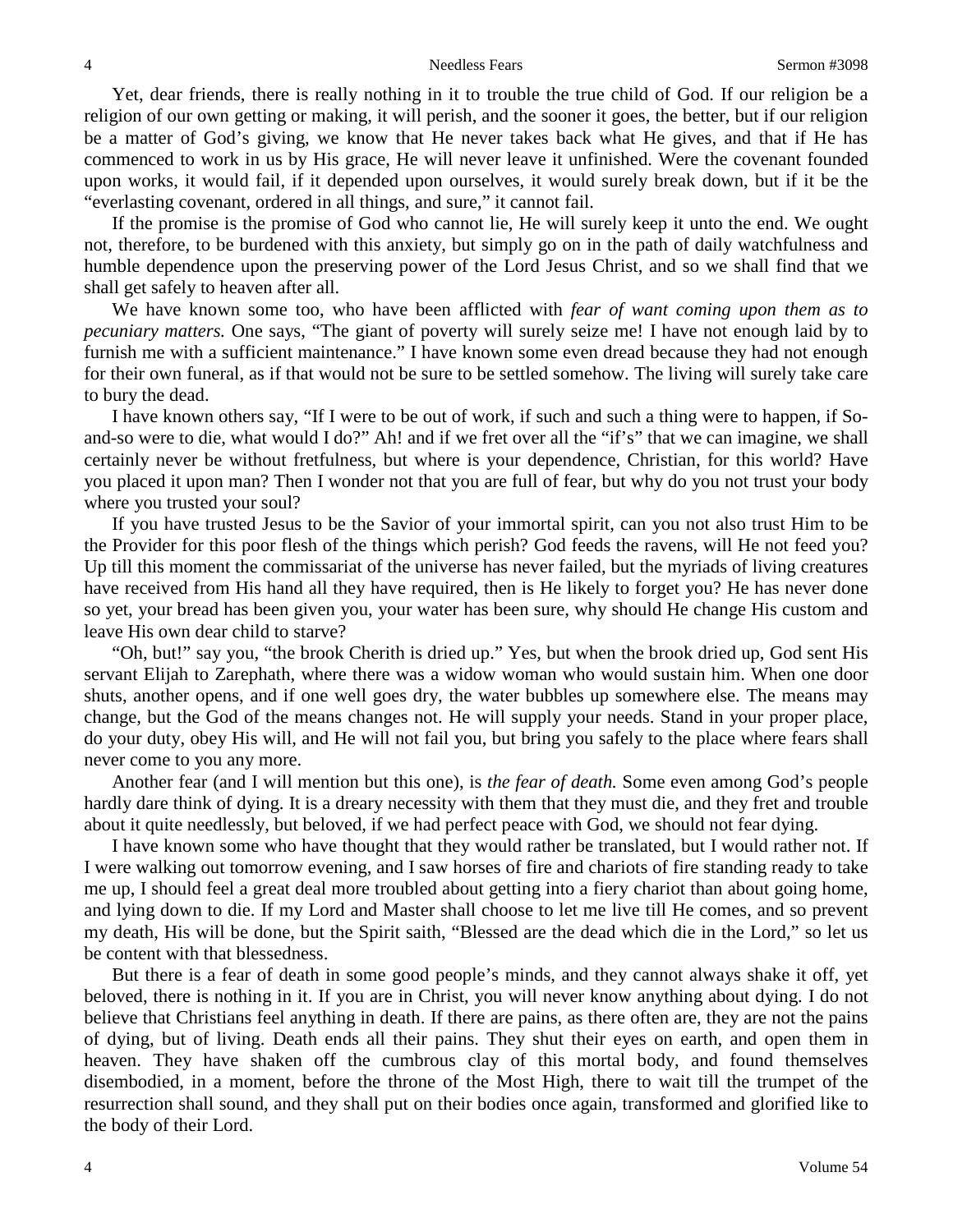Get rid of that fear of death, beloved, for it is not becoming in a Christian. The believer's heart should be so stayed upon the Lord Jesus Christ, who is the resurrection and the life, that he should leave himself in his Heavenly Father's hands to live or die, or to wait till the Lord shall come, just as the Lord shall please.

**II.** My second observation is this. THERE ARE SOME FEARS WHICH WOULD DIE AT ONCE IF WE DARED TO QUESTION THEM.

Did you notice that the text is a question? "Who art thou that...hast feared continually every day because of the fury of the oppressor, as if he were ready to destroy? and where is the fury of the oppressor?" Did you ever question your fears, my dear friends? I mean you, Miss Despondency over there, and you, Mr. Much-afraid. Did you ever question your fear? If not, catechize it now, put it through the catechism.

Suppose it is the church of God that is afraid of the oppressor, let the church ask, *Where is the oppressor of which she needs to be afraid?* Is it a doctrinal error? Well, the church was once over-run with Arianism, and it seemed as if the heretics had killed the doctrine of the deity of Christ, but the Lord was pleased to raise up His valiant servant Athanasius, and very soon Arianism was put to the rout. The church of Christ scarcely perceives the scars of all the conflicts through which she has passed. That which threatened to destroy her has never really injured her, but she has come out of the furnace all the purer.

As for persecution, has it not commonly proved that the more the saints have been persecuted the more they have prospered, and that the blood of the martyrs has been the seed of the church? Suppose there should again come martyr days, suppose there should again come days of heresy, well, the church has had such days before, yet she has survived them. The grand old vessel has been in many a tornado and storm before now, yet she has not even lost a spar or split a stitch of her canvas. Why therefore should she be afraid now?

Ask the question again, "Where is the fury of the oppressor?" And the answer comes, it is under the control of God. Even Satan, your fiercest foe—God created him, God governs him, God can do with him just as He pleases. Then as to that poverty of which you are afraid, it will not come unless God permits it, and if it does come, the Lord can alleviate it. You are afraid you will lose a very dear child, but you will not lose her unless the Lord takes her. You are fretting because you fear that a special friend of yours will soon be taken away, but he cannot be taken away till the Lord takes him. What are you afraid of? Is it your own death? Learn to sing good old John Ryland's verse—

> *"Plagues and deaths around me fly! Till He bids I cannot die; Not a single shaft can hit Till the God of love sees fit."*

Then, again, the Lord asks, "Where is the fury of the oppressor?" as if it was so soon gone that one might look in vain for it. Some man oppresses you, well, he shall die, perhaps soon. The trouble that now frets you will be gone in the twinkling of an eye. If not soon so far as this life is concerned, yet, when you get to heaven (and that will not be long), how short a time will your trial seem to have lasted! "Our light affliction, which is but for a moment," says the apostle, "worketh for us a far more exceeding and eternal weight of glory." You fret about your trouble and worry yourself continually concerning it, but the text seems to ask you, "Where is it?" It is a meteor that flashes across the sky and is gone. Ask your troubles such questions as these, and they will soon vanish.

I will ask you a few more questions. You have fears with regard to a great trouble that threatens you. Well, *will it separate you from the love of Christ?* If you cannot answer that question, let Paul answer it for you, "I am persuaded, that neither death, nor life, nor angels, nor principalities, nor powers, nor things present, nor things to come, nor height, nor depth, nor any other creature, shall be able to separate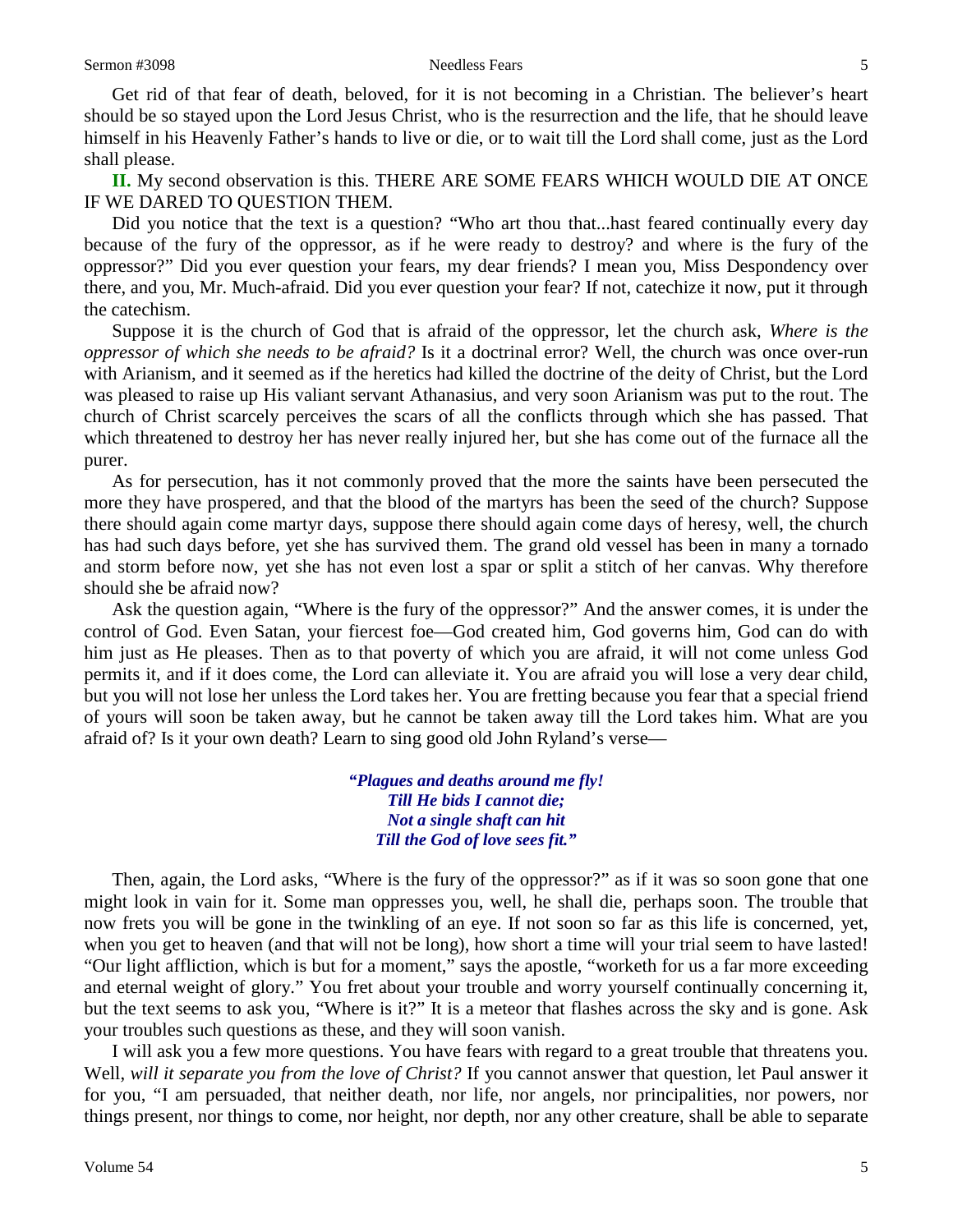us from the love of God, which is in Christ Jesus our Lord." You say that your enemies slander you, but will Christ believe them? They are trying to take away your character, but will your Lord think any the less of you? Will HE be deceived by their falsehoods? You say that friends are forsaking you, but will they take Jesus away, and make Him forsake you?

You say that your enemies are doing all that they can to destroy you, but *can they destroy the divine promises?* The Lord has promised to give unto His sheep eternal life, can they take that promise from you, or make it of no value? They may frown at you, but can they keep you out of heaven? They may threaten you, but can they make the covenant of grace to be of no effect? While eternal things are safe, we may well be content to let other things come or go just as God wills.

Again, *can anyone do anything to you which God does not permit?* And if God permits it, can any real harm come to you? "Who is he that will harm you, if ye be followers of that which is good?" "We know that all things work together for good to them that love God, to them who are the called according to his purpose." Then how can anything work for your hurt if you are really the Lord's? Can anyone curse those whom God blesses?

Are you like those foolish persons who are afraid of a witch's curse, or of some spell that the wicked may cast over you? Even Balaam said, "Surely there is no enchantment against Jacob, neither is there any divination against Israel." Balak might summon Balaam to his aid, and the two together might stand and look on Israel, and wish to curse them, but they could not curse those whom God had blessed.

If all the devils in hell could fill your house, and seek to injure you, there is no need for you to fear or tremble more than Martin Luther did when his friends were afraid for him to go to Worms, but he said, "If there were as many devils there as there are tiles on the roofs of the houses, I would face them all in the name of God." And you may say the same.

If earth were all in arms abroad, and hell, in one vast hurry-burly, had come up to join with the world against you, you might still say, "The LORD of hosts is with us; the God of Jacob is our refuge," and charge them in the name of the Most High, and put them all to rout, for greater is He who is with you than all those that are against you.

**III.** Now lastly, dear brethren and sisters in Christ, if these fears are groundless, and if a few questions will scatter them, I appeal to you who are cast down to CRY TO GOD TO DELIVER YOU FROM THIS STATE OF BONDAGE.

If there be no ground for your fears, *what is the use of tormenting yourself for nothing at all,* and if God is indeed with you, *do you not dishonor Him by your fretfulness and your fears?* What would you think of a little child, in its mother's arms, who was always afraid that it was not safe there? Would it not look as if there were some defeat in the child's loving confidence in its mother?

#### *"Safe in the arms of Jesus,"*

you may well be—

#### *"Safe from corroding care."*

He is able to keep that which you have committed unto Him, so, if you do not trust Him, you really dishonor Him. The commander of an army who saw his soldiers turning white with fear and trembling as they marched to the conflict, would say within himself, "These soldiers of mine are no credit to their leader," and will you, who have a Captain who is so well able to protect you, show the white feather? Shall a cowardly spirit be permitted in the service of God? Shall the Captain of our salvation have to lead a craven host to the fight with the powers of darkness?

I have sometimes thought, when I have heard about the fears of God's people concerning the times in which we live, and what is going to become of us, that surely they did not know that the King is in the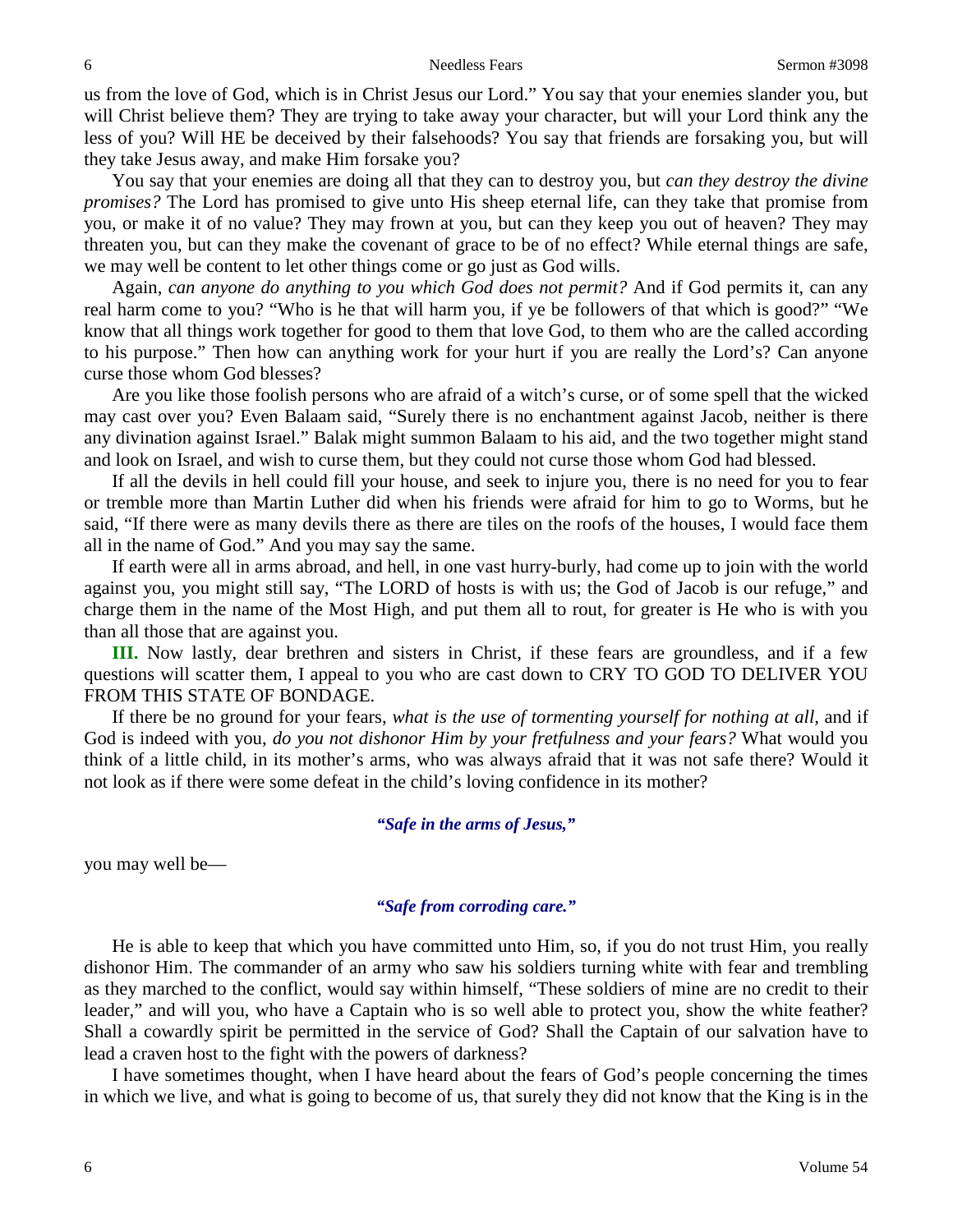midst of us, that the Lord is as a wall of fire round about us, and the glory in our midst, for if they did but know that He is our Protector and Defender, they could not be so cast down as they are.

Besides, *you who are of a fretful spirit, often grieve other Christians.* There are others who are like you, and they get worse through coming into contact with you. Your complaint is one that is catching. Every now and then, I meet with Christians who like to hear sermons that make them miserable.

I had a letter from one some time ago, who said that as soon as he came here, and saw how cheerful the people looked, he felt certain that he was not among the tried people of God, so he went away and turned into a little place where there were only fifteen or sixteen people, and he heard a good deepexperience sermon about the corruption of the heart, and there he felt at home.

For my part, I like such texts as these, "Rejoice in the LORD alway, and again I say, Rejoice." We have plenty of troubles and trials, and if we like to fret over them, we may always be doing it, but then, we have far more joys than troubles, so our songs should exceed our sighs. We have a good God, who has promised that as our days, so shall our strength be.

#### *"Why should the children of a King Go mourning all their days?"*

"Ah!" says one, "but this is a howling wilderness." Yes, if you howl in it, it will howl in response, but if you sing, it will sing too. Remember the ancient promise, "The wilderness and the solitary place shall be glad for them; and the desert shall rejoice, and blossom as the rose."

> *"Then let our songs abound, And every tear be dry: We're marching through Immanuel's ground To fairer worlds on high."*

And once again, do you not think that *a dull, heavy, murmuring spirit is a great hindrance to the unconverted?* If they find you in this state, they will say, "This person's religion does not appear to do him much good." Worldlings often say that Christians are the most miserable people in the world. I think that is a great mistake on their part, and that they do not really know us, for if they knew some of us, they would find that we have cheerful spirits notwithstanding a good deal that might depress us.

Do not any of you Christians let the worldling say that Christ is a hard Master. I should not like to drive a horse that was all skin and bone, for people would say that it was because his master kept him short of corn. I should not like to have in my house, a servant who was always wringing her hands, and whose eyes were usually full of tears. Visitors would say, "Her mistress is a vixen, you may be sure of that," and if professing Christians are always seen to be in a wretched, unhappy state, people are sure to say, "Ah, they serve a hard Master! The ways of Christ are ways of unpleasantness, and all His paths are misery and wretchedness."

Sinner, that is not true, but it is true that "light is sown for the righteous, and gladness for the upright in heart," and we earnestly wish that you would come and prove the truth of it for yourself. Believing in Jesus, you would have a perfect peace, and a bliss that nothing can destroy, you would have a little heaven below, and a great heaven above. You would be able to take your troubles to your God and leave them there, and you would march along with songs of rejoicing till you come to that blessed place where there are pleasures for evermore.

May God bless you, for Christ's sake! Amen.

### **EXPOSITION BY C. H. SPURGEON**

### *ISAIAH 43:1-19*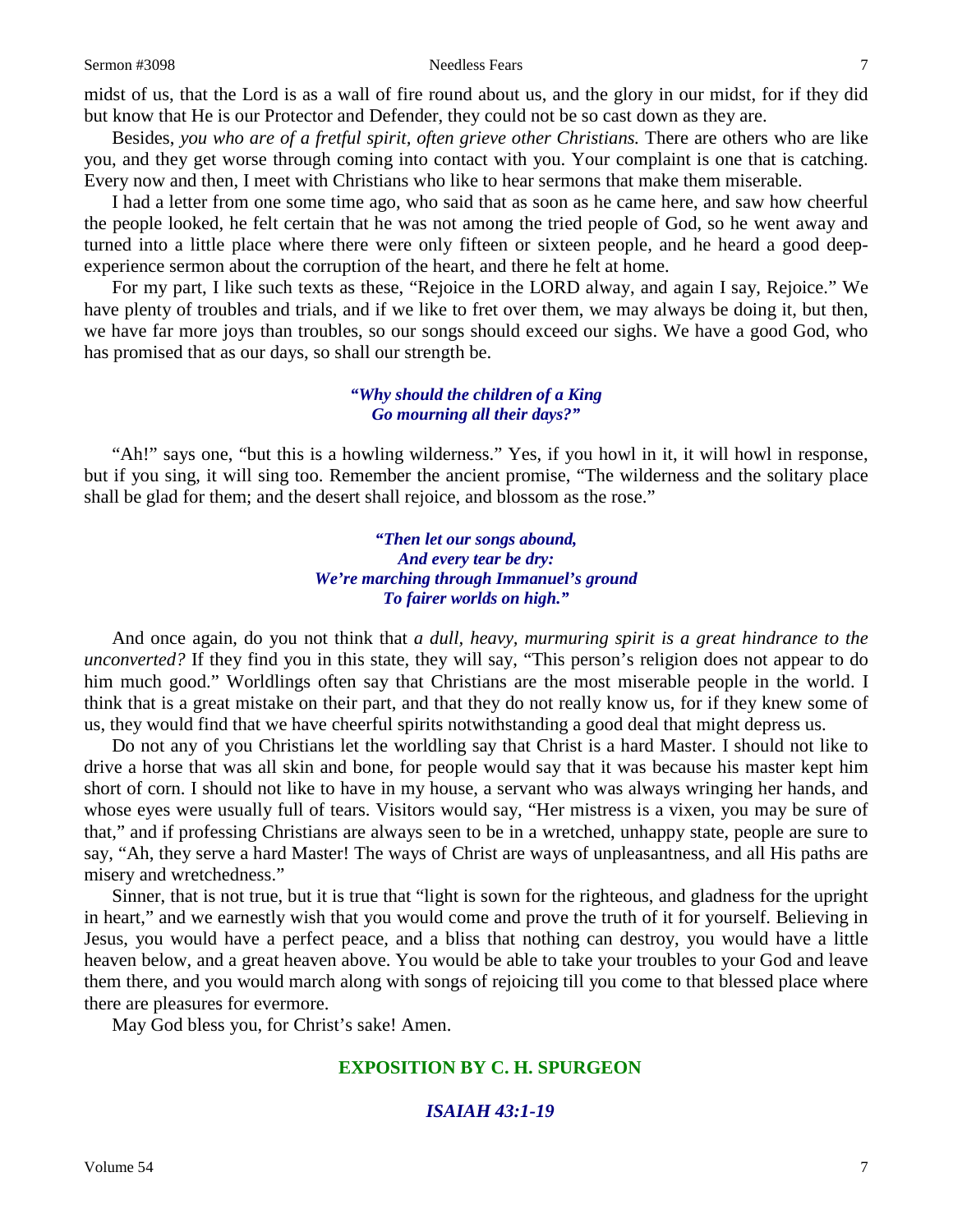**Verse 1.** *But now thus saith the LORD that created thee, O Jacob, and he that formed thee, O Israel,—*

The Lord reminds us that He first created us, and that He afterwards molded us, we are like Jacob by nature, but He has made us Israel by grace.

**1.** *Fear not: for I have redeemed thee, I have called thee by thy name; thou art mine.*

Redemption is a deep well of comfort. If the Lord has indeed bought us with His blood, He will not think lightly of us, and if He has called us by name, and declared that we belong to Him, we may rest assured that He will not lose His own property, but that He will preserve it to the end.

**2.** *When thou passest through the waters, I will be with thee; and through the rivers, they shall not overflow thee: when thou walkest through the fire, thou shalt not be burned; neither shall the flame kindle upon thee.* [See sermon #397, Fire! Fire! Fire!].

The Lord does not promise us immunity from trial and trouble, we shall have to go through waters and rivers, and shall have to pass through fires and flames, it is through much tribulation that we must enter the kingdom of God, but He does promise that no harm shall come to us from it all. "We know that all things work together for good to them that love God"—that waters, rivers, fires, and flames bring us benefits and blessings, and that they shall none of them bring a curse upon us.

**3-4.** *For I am the LORD thy God, the Holy One of Israel, thy Saviour: I gave Egypt for thy ransom, Ethiopia and Seba for thee. Since thou wast precious in my sight, thou hast been honourable* [See sermon #917, Precious, Honorable, Beloved],*—*

God puts honor upon His beloved ones, they were in themselves dishonorable, for they had nothing of goodness about them until the Lord imparted it to them.

**4.** *And I have loved thee:*

God loved His ancient people Israel, He has always loved His church; and He loves believers still.

**4-5.** *Therefore will I give men for thee, and people for thy life. Fear not: for I am with thee:*

It is enough for a child that his mother is near him, or that his father is with him, then is it not enough for you, O child of God, that God is with you? Israel was scattered when Isaiah wrote this prophecy, and would be afterwards scattered far and wide over the face of the earth, so God gave this comforting assurance, "Fear not: for I am with thee:"

**5-6.** *I will bring thy seed from the east, and gather thee from the west; I will say to the north, Give up; and to the south, Keep not back: bring my sons from far, and my daughters from the ends of the earth*; [See sermon #2799, The Church Encouraged and Exhorted].

God's chosen ones have wandered very far away from Him, but the great Shepherd of the sheep, who bought them with His blood, will gather them, and there shall be one flock and one Shepherd.

**7.** *Even every one that is called by my name: for I have created him for my glory, I have formed him; yea, I have made him.*

Three expressions are here used concerning the man who is called by God's name. First, "I have created him"—made him out of nothing. Then, "I have formed him"—fashioned him, made him into his proper shape. The last sentence may be read, "Yea, I have completed him." When God begins His work in us, we are in the rough, as He goes on working in us, we gradually take the form of His dear Son, and by and by, He will complete us, and then we shall wake up in His likeness. Blessed be His name for this!

**8.** *Bring forth the blind people that have eyes, and the deaf that have ears.*

Some think that the Lord refers here to those who were once blind, but to whom He has given eyes, and to those who were deaf, to whom He has given ears. Many of us are of that order. One thing I know is that, whereas I was once spiritually blind, now I can see, and another thing I know is that, whereas I was once spiritually deaf, now I can hear the voice of God.

**9.** *Let all the nations be gathered together, and let the people be assembled:*

As though there was to be a great debate as to who God is, and what God is, He first summons all His people whose blind eyes and deaf ears He had opened, and then He calls for all the nations to be gathered together, and gives them this challenge—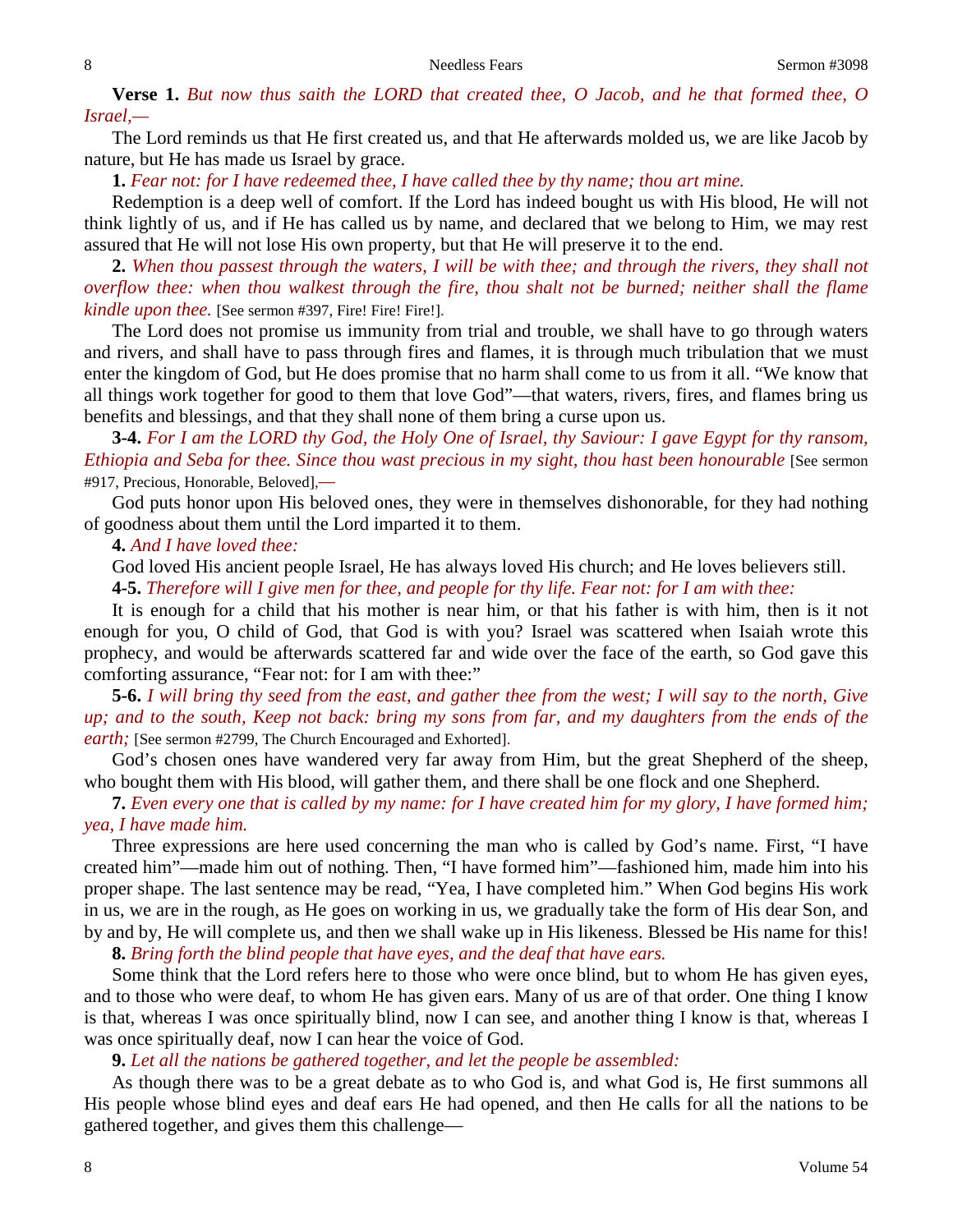#### Sermon #3098 **Sermon #3098** 9

# **9.** *Who among them can declare this, and shew us former things? let them bring forth their witnesses, that they may be justified: or let them hear, and say, It is truth.*

Where else have we any true knowledge of God except in His Word and among His people? The myths and mysteries of the heathen, how dark, how indistinct and shallow they are! What true prophecy did their oracles ever give? Ask Greece and Rome, the most polished of the ancient nations, what did their so-called gods ever foretell? Let them bring any holy book of theirs which reveals the future, and which is true.

#### **10.** *Ye are my witnesses, saith the LORD,—*

The chosen people of God have become witnesses for JEHOVAH that He, and He alone, is the true God, that He, and He alone has truly foretold the future. Let the heathen prove that their gods have done the same if they can, we know that they cannot. "Ye are my witnesses, saith the LORD,"—

**10.** *And my servant whom I have chosen:* [See sermon #644, God's Witnesses].

That great Servant of God, you know His name, even Christ Jesus the faithful and true Witness, bears better witness for God than the whole nation of the Jews, or the Lord's chosen people in all ages, can bear.

**10-11.** *That ye may know and believe me, and understand that I am he: before me there was no God formed, neither shall there be after me. I, even I, am the LORD; and beside me there is no Saviour.*

Look the whole world over, and see where there is any Savior for sinners except Jesus Christ. Does any other religion even profess to have a Savior? Destroyers they have, but where is their Savior?

**12.** *I have declared, and have saved,—*

"I said that I would save, and I have saved."

**12.** *And 1 have shewed, when there was no strange god among you: therefore ye are my witnesses, saith the LORD, that I am God.*

When, in Hezekiah's day, the idols had been destroyed, God told Hezekiah that He would deliver him from Sennacherib, and He did so.

**13.** *Yea, before the day was I am he;*

When there was no day, there was the Ancient of Days.

**13.** *And there is none that can deliver out of my hand: I will work, and who shall let it? (who shall hinder it?).*

> *"When He makes bare His arm, Who shall His work withstand? When He His people's cause defends, Who, who shall stay His hand?"*

**14.** *Thus saith the LORD, your redeemer, the Holy One of Israel; For your sake I have sent to Babylon, and have brought down all their nobles, and the Chaldeans, whose cry is in the ships.*

Up the broad river Euphrates, and down to the Persian Gulf, Babylon and Chaldea gloried in their greatness, but God sent the Medo-Persian power to break them in pieces for the sake of His people, that Cyrus might let them go free.

**15-17.** *I am the LORD, your Holy One, the Creator of Israel, your King. Thus saith the LORD, which maketh a way in the sea, and a path in the mighty waters; which bringeth forth the chariot and horse, the army and the power; they shall lie down together, they shall not rise: they are extinct, they are quenched as tow.*

Like the wick of a lamp, soon put out. Here is, probably, an illusion to the overthrowing of Egypt at the Red Sea, they came out with their horses and chariots, but they were made to lie down together in the sea. God overcame His people's enemies then, and He can and will do the same to the end of the chapter.

**18.** *Remember ye not the former things, neither consider the things of old.*